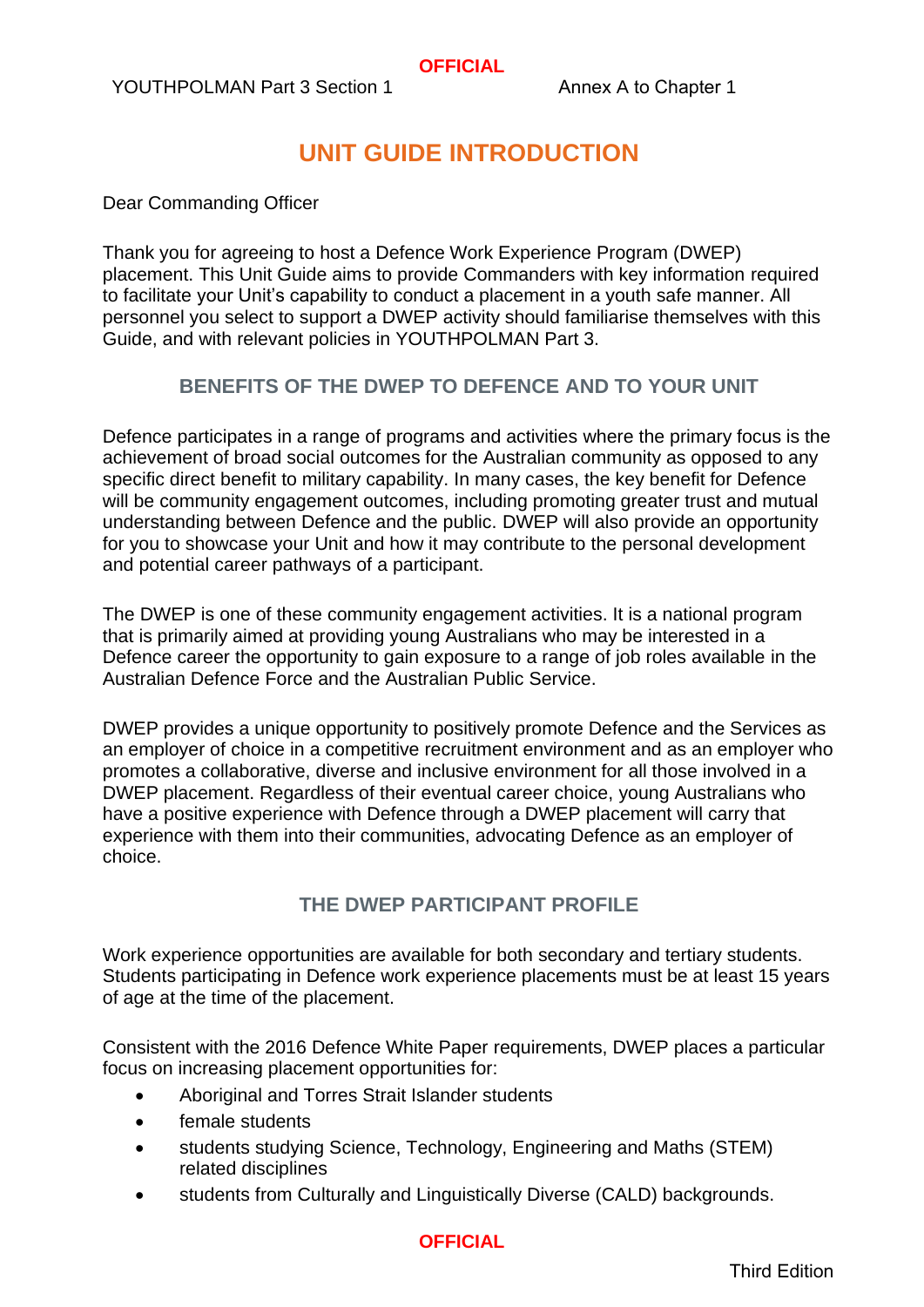### **SPECIAL CONSIDERATIONS FOR DWEP PARTICIPANTS UNDER 18**

The DWEP National Manager and the team of Work Experience Liaison Officers (WELOs) recognises that for many personnel on Defence units and bases, interacting with young people under the age of 18 is not 'core business'. DWEP personnel also appreciate that not all DWEP participants meet the 'typical' profile of an ADF recruit, in respect of levels of fitness, maturity and focus. The WELOs will work with your nominated POCs to ensure that the proposed activities for each placement are appropriate to the unique profile of each cohort, including fitness levels, maturity and any special needs/considerations. As CO, you will be asked to approve a program of activities that has been designed collaboratively and assessed to mitigate, so far as reasonably practicable, risks to participants' health, safety and protection.

### **PLANNING ACTIVITIES THAT WILL ENGAGE YOUTH**

Each state has different activities that are considered excluded activities, or activities that require special consideration from the school principal. Your WELO will be able to provide this information to you during the planning process. Where possible, activities should be as hands on and interactive as possible. A suggestion of activities that have been previously run across a variety of DWEP placements are listed below to assist with compiling a timetable of activities.

- Leadership and team building activities
- Practical problem solving activities
- Base, workshop, unit and facility tours
- Equipment demonstrations i.e. how to put on a bomb disposal suit, night vision equipment, parachute drying facilities etc.
- Static displays of assets and equipment i.e. tour through planes, vehicles and weapons displays
- Military working dog demonstration and discussion
- Museum tours and discussions of history and traditions
- Drill and marching
- Pre-fitness assessment, sports activities, over water obstacle course, gym workouts, etc.
- Walkthrough of WTSS facilities and watching a WTSS shoot
- Field craft activities i.e. setting up a hoochie, applying camouflage paint, cooking ration packs, orienteering and navigation etc.
- Simulation activities i.e. flight simulators, medical simulators etc.
- Learning new practical skills, such as first aid, CPR, applying plaster to a 'broken' limb, knot tying, packing pallets for air drops etc.
- DFR presentation

**OFFICIAL**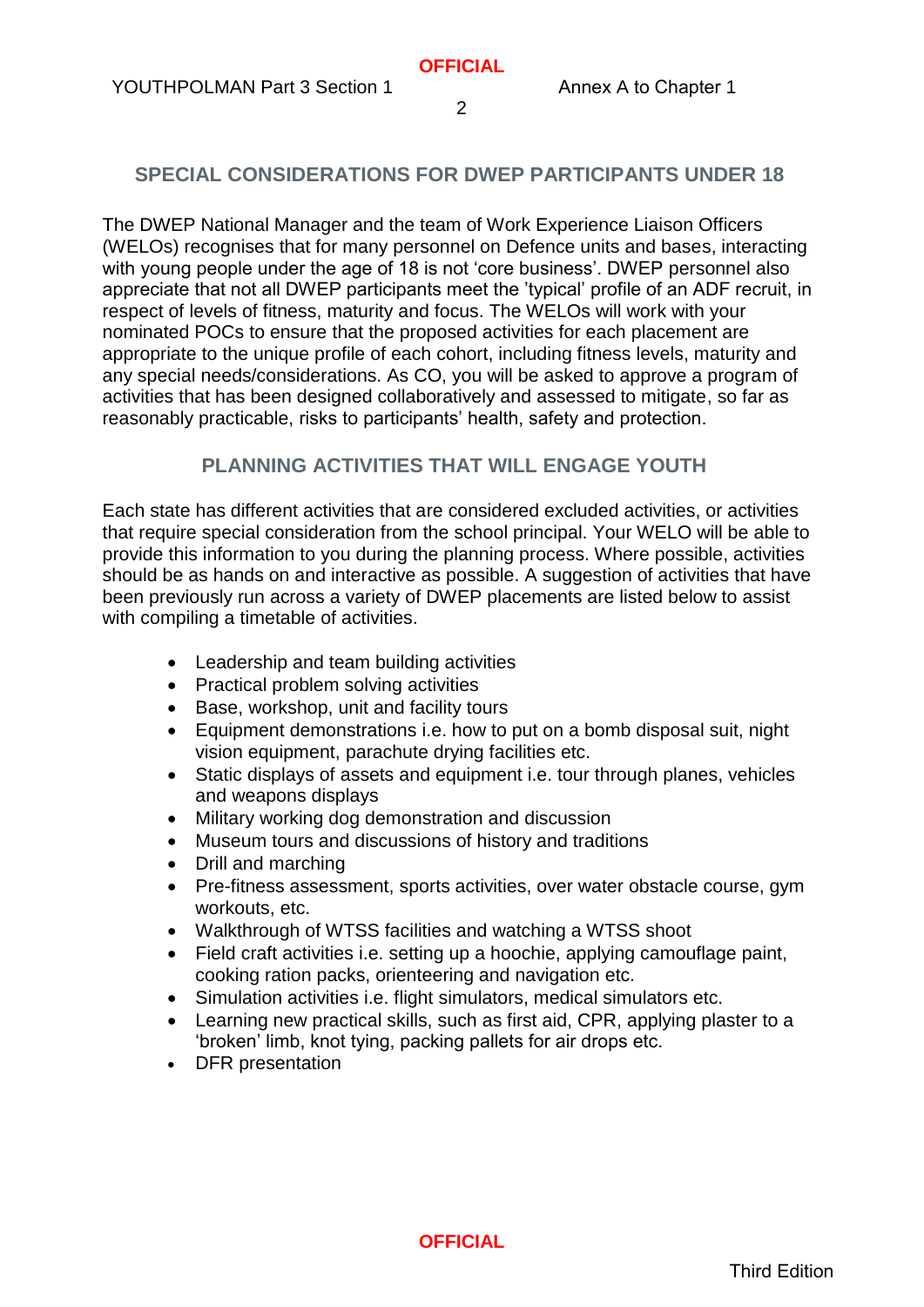

**OFFICIAL**

Annex A to Chapter 1

**PERSONAN PART 3 Section 1 Annex A to 2 Annex A to 2 Annex A to 2 Annex A to 2 Annex A to 2 Annex A to 2 Annex A to 2 Annex A to 2 Annex A to 2 Annex A to 2 Annex A to 2 Annex A to 2 Annex A to 2 Annex A to 2 Annex A to 2** 

3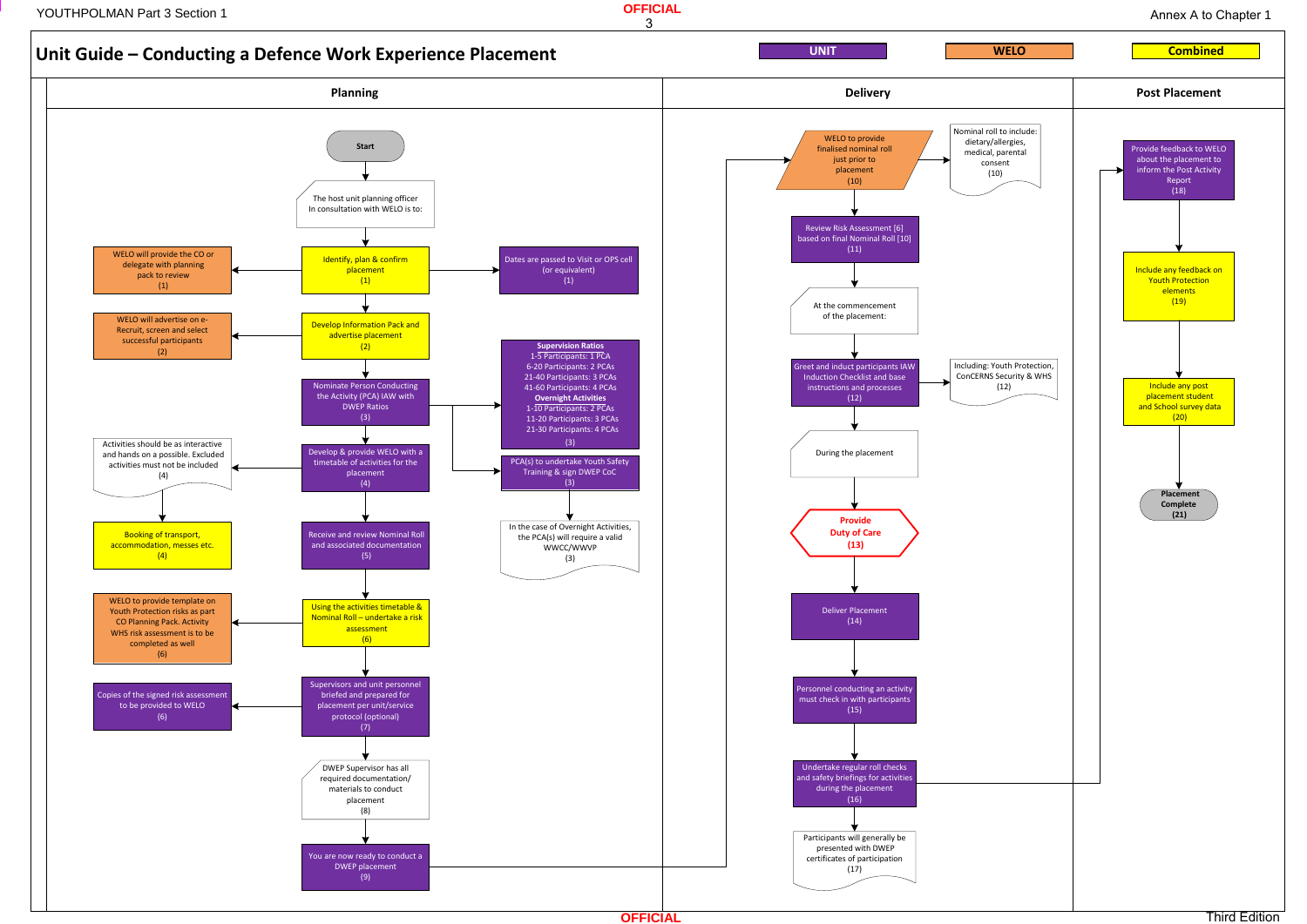**OFFICIAL**

4

# **UNIT GUIDE CHECKLIST**

| Planning |                                                                                                                                                                                                                                                                                                | <b>Delivery</b> |                                                                                                                                                                                               | <b>Post Placement</b>         |                                                                                                                                                                                                |
|----------|------------------------------------------------------------------------------------------------------------------------------------------------------------------------------------------------------------------------------------------------------------------------------------------------|-----------------|-----------------------------------------------------------------------------------------------------------------------------------------------------------------------------------------------|-------------------------------|------------------------------------------------------------------------------------------------------------------------------------------------------------------------------------------------|
|          | Engage with WELO, lock in dates for placement(s). Dates are passed<br>to Visit or OPS cell, or equivalent, placed on base/unit calendar.<br>Review documentation in the information package provided by WELO.<br>Timetable of activities developed for the placement, and provided to<br>WELO. | ப<br>$\perp$    | Greet participants at arrival location. Duty<br>of Care commences upon participant<br>arrival at designated location.<br>Collect and review COVID Risk<br>Factorsand Acknowledgement<br>forms | ப<br>$\overline{\phantom{0}}$ | Fill in participants school<br>documentation where required.<br>Provide feedback to the WELO<br>about the placement to inform<br>the Post Activity Report using<br>PAR Feedback Form provided. |
|          | Develop Information Pack and return to WELO.<br>Nominate Person Conducting the Activity (PCA) and any other<br>Authorised Personnel and provide contact information to WELO.                                                                                                                   | ΙI              | $\Box$ Follow the instructions on COVID-19<br>Risk Factors Advice and Acknowledgement<br>Form - Flowchart Instructions<br><b>Mark Nominal Roll</b>                                            | $\Box$                        | $\Box$ Return to WELO.<br>If an incident occurred.<br>conduct relevant investigations<br>and follow reporting processes                                                                        |
|          | PCA and Authorised Personnel training certification(s), signed Code of<br>Conduct and WWCC/WWVP (where required) have been provided to<br>WELO.                                                                                                                                                |                 | $\Box$ Check in with participants with medication<br>requirements. If participant does not have<br>medication with them, emergency contact                                                    |                               | where required.                                                                                                                                                                                |
|          | Where DWEP is providing PCA/Authorised Personnel): WELO has<br>provided you with their training certification, signed Code of Conduct<br>and WWCC/WWVP (where required).                                                                                                                       |                 | to be called and requested to bring<br>medication<br>$\Box$ Contact WELO to advise<br>of absences/issues                                                                                      |                               |                                                                                                                                                                                                |
|          | All bookings made by WELO, POC or PCA and personnel (i.e. Mess,<br>Base Security) provided with relevant information. Person responsible<br>can be discussed between WELO and POC/PCA.                                                                                                         | $\Box$          | Provide induction in accordance with Induction<br>Checklist, base instructions and processes                                                                                                  |                               |                                                                                                                                                                                                |
|          | Undertake a Risk Assessment of activities to be conducted that covers<br>both WHS and Youth Safety.                                                                                                                                                                                            |                 | Deliver program                                                                                                                                                                               |                               |                                                                                                                                                                                                |
|          | Nominal Roll and relevant participant documentation received and<br>reviewed. Risk Assessment signed off and returned to WELO.                                                                                                                                                                 |                 | Farewell students at designated departure<br>location and time, where Duty of Care<br>concludes. If participant parent/guardian is not<br>present on timef or pick up, follow instructions    |                               |                                                                                                                                                                                                |
|          | Supervisors and unit personnel briefed and prepped for activity as<br>appropriate i.e. through planning conference, war-gaming scenarios,<br>etc.                                                                                                                                              | ⊔               | as per Supervisors Handbook<br>Contact WELO with any                                                                                                                                          |                               |                                                                                                                                                                                                |
|          | Documentation and merchandise required for placement is ready.                                                                                                                                                                                                                                 |                 | issues/information if required.                                                                                                                                                               |                               |                                                                                                                                                                                                |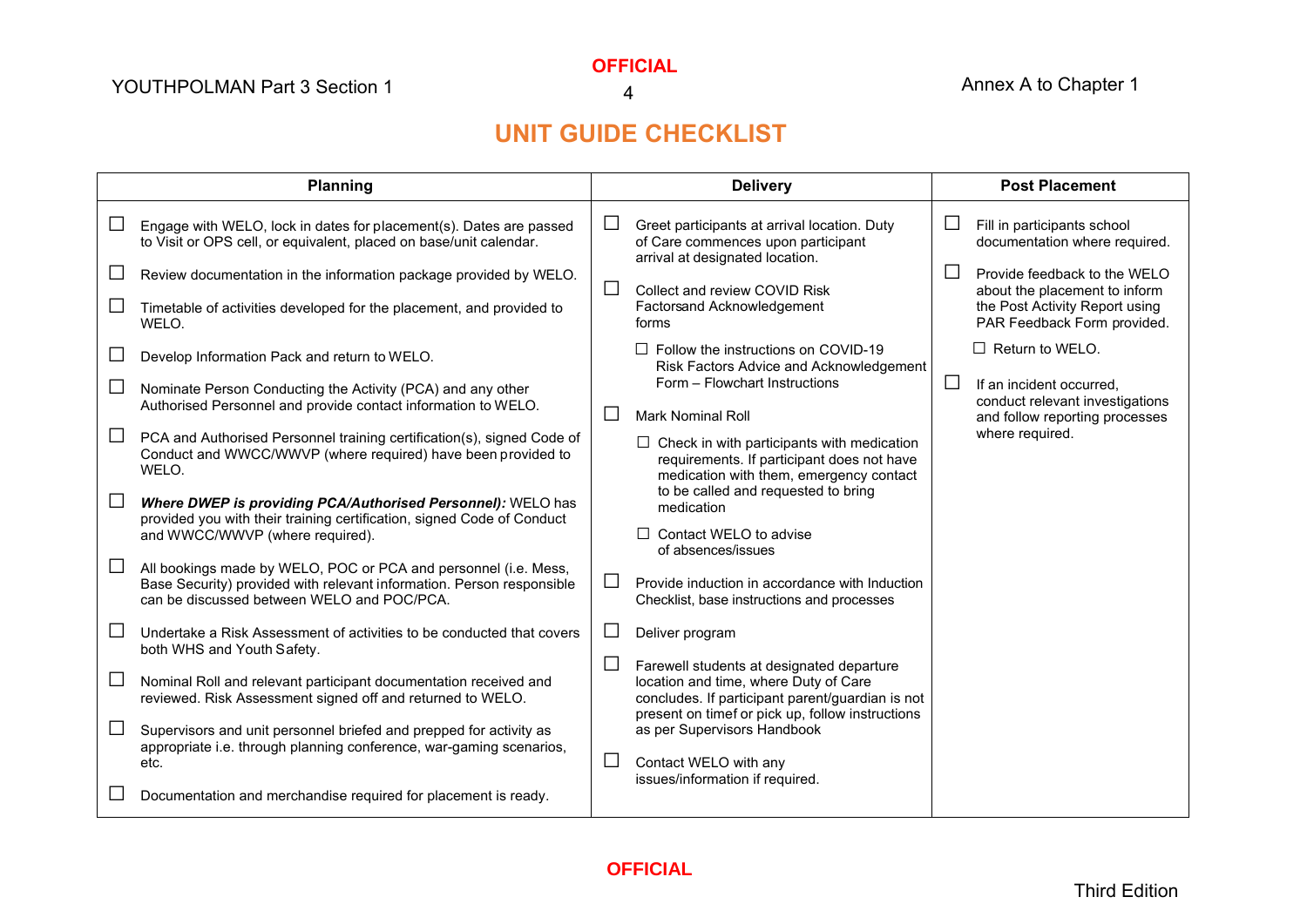**1. Identify, plan and confirm placement.** Unit passes dates to Visit or OPS cell (or equivalent) and places on base/unit calendar. WELO will provide CO or delegate with planning pack. DWEP recommends forecasting proposed work experience dates that work for the unit/base for an entire calendar year. WELOs usually begin seeking planning conferences to set dates in the September-November period. More

#### **WELO**

#### **Combined**

**Develop Information Pack for the placement.** Information required includes date and location of the placement, the number of places **2.**available, information about the unit(s) hosting and careers within those units(s), activities/ experiences that may be conducted on placement, required levels of fitness/skill/ability for activities planned for example, ability to swim 50m in long pants and shoes for overwater obstacle course. The WELO will advertise the placement, screen and select participants. The placement advertisement is

• DWEP recommends nominating members of all ages and levels of experience who are interested in working with youth, demonstrate appropriate communication skills for engaging with youth (for example, no inappropriate language or unnecessary acronyms/jargon),

• POC/PCA will work with WELO to complete a My Placement Form for participants, which contains key information for the placement.<br>Develop and provide the WELO with a timetable of interactive, hands-on activities for the pl

• Information about participants' levels of fitness and any declared injuries/ disabilities is provided by the WELO on the Nominal Roll<br>(5) DWEP recommends planning activities for the average civilian and adonting the 'Cha

• Transport, accommodation and Mess bookings can be organised by the WELO, PCA or POC, taking into consideration any restrictions<br>identified on the Nominal Roll. Funding may be available for specific diversity placements f

• This document contains declared medical/behavioural/social issues, pre-existing injuries, levels of fitness and dietary requirements,<br>along with emergency contact and school contact information, in addition to parental p ● PCA to confirm dietary requirements/allergies with the Mess/catering and notify units to make reasonable adjustments to proposed<br>activities in order to cater for a variety of fitness levels, existing health conditions a

• Copies of the signed risk assessment to be provided to the WELO at least two weeks in advance of placement. Risk Assessment must<br>he reviewed undated and re-signed where changes to the Nominal Boll are made. Unit POC/plac be reviewed, updated and re-signed where changes to the Nominal Roll are made. Unit POC/placement supervisors will be provided



**Using the activities timetable (4) & Nominal Roll (5) POC and/or PCA are to undertake a Risk Assessment**. A DWEP activity cannot take **6.**place without an appropriately completed and signed Risk Assessment where the overall risk rating is Low or Very Low. WELOs can

• Participants with identified medical issues, medical plans, allergies must be covered explicitly in the Risk Assessment, with identified<br>mitigations tailored to their circumstances, according to their medical plan/advic

**OFFICIAL**

Annex A to Chapter 1

**YOUTHPOLMAN Part 3 Section 1 OFFICIAL Annex A to 2 annex A to 2 annex A to 2 annex A to 2 annex A to 2 annex A** to 2 annex A to 2 annex A to 2 annex A to 2 annex A to 2 annex A to 2 annex A to 2 annex A to 2 annex A t

5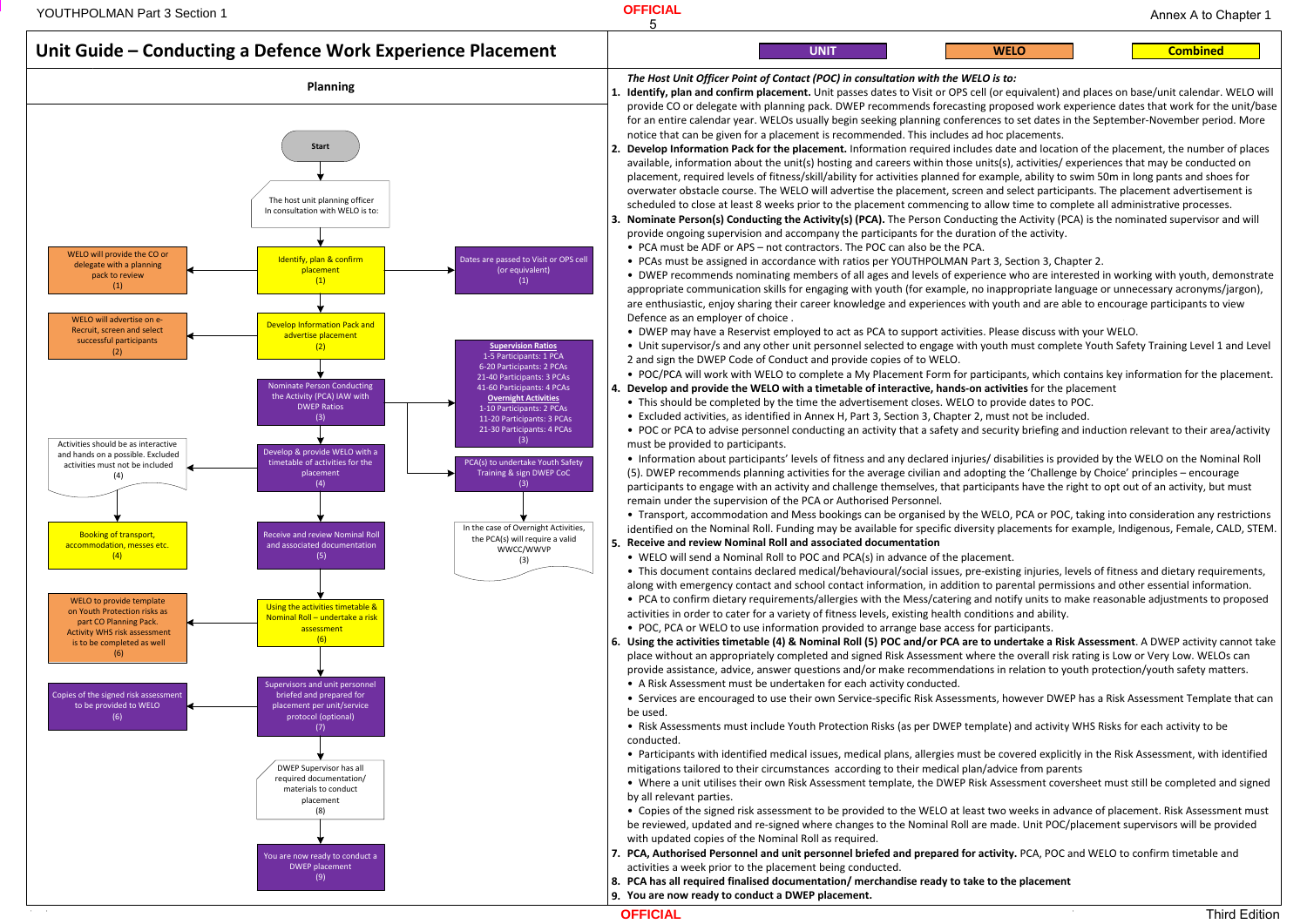**Combined**

**Unit Guide – Conducting <sup>a</sup> Defence Work Experience Placement Delivery Post Placement** At the commencement of the placement: ireet and induct participants IAV Induction Checklist and base instructions and processes $(12)$ Including: Youth Protection, ConCERNS Security & WHS (12)WELO to provide finalised nominal roll just prior to placement $(10)$ Nominal roll to include: dietary/allergies,medical, parental consent $(10)$ **Provide Duty of Care(13)**During the placement: Undertake regular roll checks and safety briefings for activities during the placement (16)Provide feedback to WELO about the placement to inform the Post Activity Report(18)Include any feedback onYouth Protection elements $(19)$ **Placement Complete(21)**Include any post placement student and School survey data (20)Review Risk Assessment [6] based on final Nominal Roll [10] (11)Deliver Placement  $(14)$ Personnel conducting an activity must check in with participants (15)Participants will generally bepresented with DWEP certificates of participation(17)**UNIT WELOThe WELO must provide finalised Nominal Roll prior to placement10.Review Risk Assessment based on final Nominal Roll 11.**At the commencement of the placement:**Greet and induct participants in accordance with Induction Checklist, base instructions and processes. 12.**• Include: Youth Protection, ConCERN (as per Participant Handbook), Security & WHS. During the placement **Provide duty of care13.**• Defence's duty of care for each work experience participant commences when the participant arrives at the<br>designated location and is met by the PCA or Authorised Personnel. That duty of care ceases when the designated location and is met by the PCA or Authorised Personnel. That duty of care ceases when theparticipant departs the designated location at the conclusion of the placement.• For work experience placements where Defence personnel pick-up or drop-off participants from an airport/<br>hus/train station. Defence's duty of care commences when the participant arrives at the designated transfer. bus/train station, Defence's duty of care commences when the participant arrives at the designated transferlocation until the participant departs the designated transfer location.**Deliver placement.14.Personnel conducting an activity must check in with participants** after the activity induction and prior to**15.**activity.**Undertake regular roll checks/head counts and safety briefings for activities** during the placement.**16.Participants will generally be presented with DWEP certificates of participation** at the conclusion of the**17.**placement.**Unit POC is to provide feedback to the WELO for the Post Activity Report18.Include any feedback on Youth Protection elements19. Include any post placement student and school survey data20.**• Participants may bring their own survey or evaluation forms with them, but they are not always required by<br>educational institutions. Where a participant presents the PCA with any survey or evaluation, sign and fill in educational institutions. Where a participant presents the PCA with any survey or evaluation, sign and fill inwhat is applicable to the placement.**Placement complete.21.**

activity commencement for any injuries/illness/other conditions that may interfere with the safe conduct of the

| <b>Service Service</b> | <b>Contract Contract Contract Contract Contract Contract Contract Contract Contract Contract Contract Contract Co</b> |  |
|------------------------|-----------------------------------------------------------------------------------------------------------------------|--|

# 6